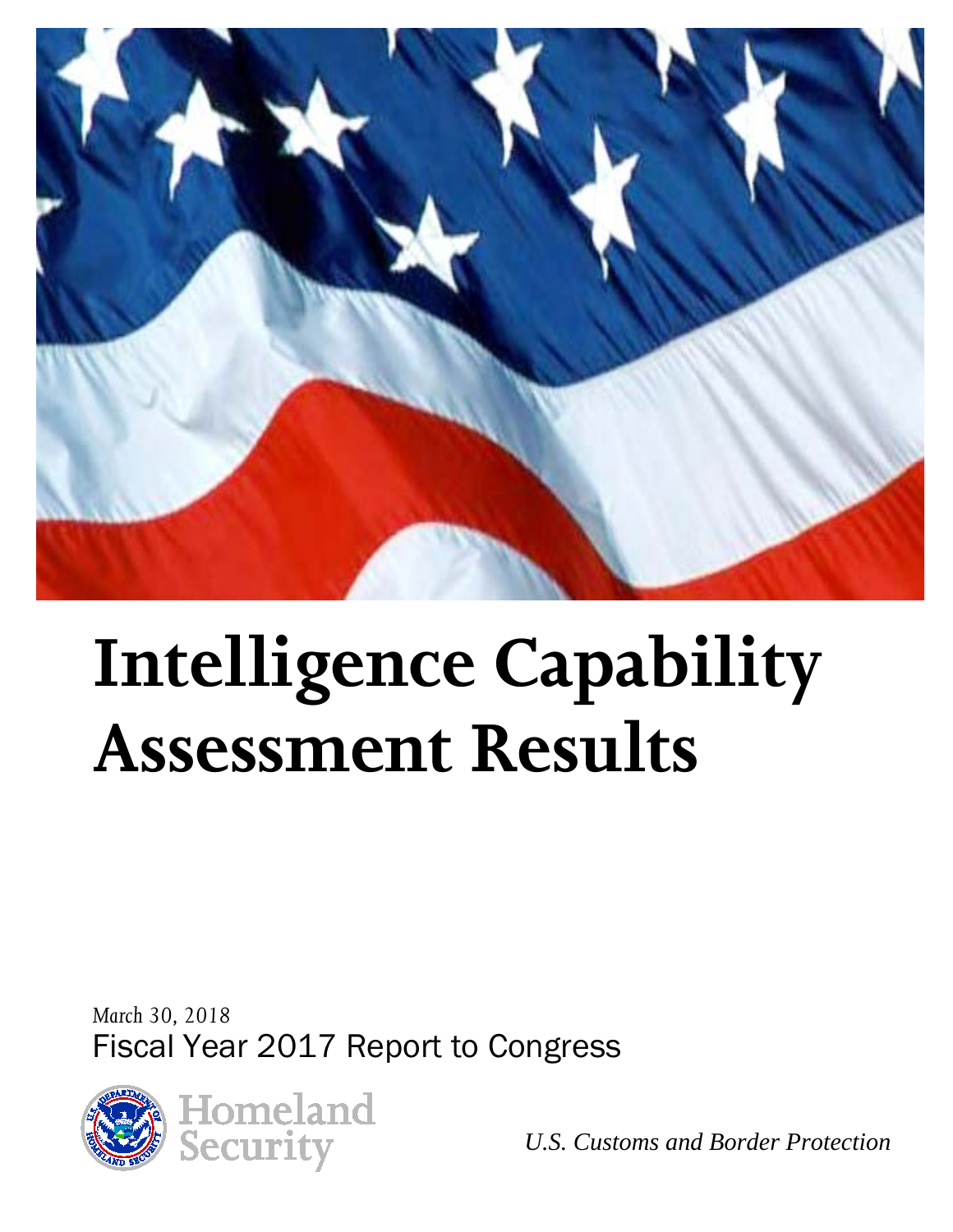## **Message from the Acting Deputy Commissioner of CBP**

#### March 30, 2018

I am pleased to submit the following report, "Intelligence Capability Assessment Results," which has been prepared by U.S. Customs and Border Protection (CBP).

The report has been compiled pursuant to the language set forth in Senate Report 114-264, which accompanies the Fiscal Year (FY) 2017 Department of Homeland Security (DHS) Appropriations Act (P.L. 115-31). The report provides an assessment of CBP's current tactical intelligence and law enforcement information collection assets, to determine whether centralizing collection and coordination capabilities would be beneficial.



Pursuant to congressional requirements, this report is being provided to the following Members of Congress:

> The Honorable John R. Carter Chairman, House Appropriations Subcommittee on Homeland Security

The Honorable Lucille Roybal-Allard Ranking Member, House Appropriations Subcommittee on Homeland Security

The Honorable John Boozman Chairman, Senate Appropriations Subcommittee on Homeland Security

The Honorable Jon Tester Ranking Member, Senate Appropriations Subcommittee on Homeland Security

I would be pleased to respond to any questions you may have. Please do not hesitate to contact my office at (202) 344-2001 or the Department's Acting Chief Financial Officer, Stacy Marcott, at (202) 447-5751.

/, Sincerely,  $\sum_{k=1}^{\infty}$  $\sqrt{M}$ Louis Water Protection

Ronald D. Vitiello **Acting Deputy Commissioner** U.S. Customs and Border Protection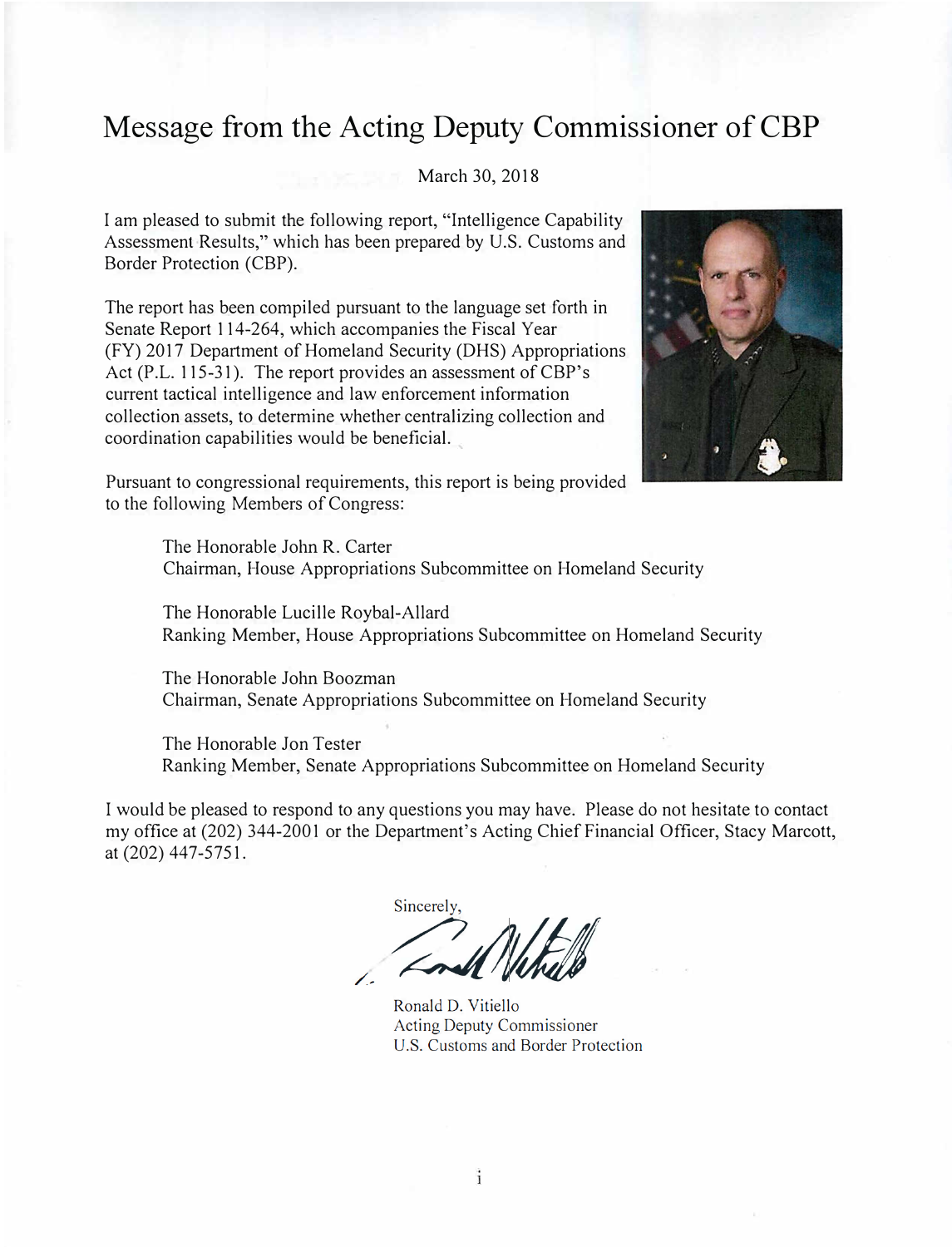## Executive Summary

This document has been compiled pursuant to requirements in Senate Report 114-264, which accompanies the FY 2017 DHS Appropriations Act (P.L. 115-31). This report provides a summary of CBP's efforts, under the direction of CBP Commissioner Kevin K. McAleenan, to refine and strengthen its intelligence capabilities to support frontline operations better, and to develop and implement a cohesive CBP Intelligence Enterprise (IE). CBP anticipates that its efforts to optimize how the agency collects, processes, and disseminates critical intelligence will extend over the course of several fiscal years. At the end of this process, CBP will be able to make better informed decisions concerning CBP's enforcement operations, near- and long-term planning, and resource allocations.

As an intelligence-driven law enforcement agency entrusted with the critical mission to safeguard the Nation's borders, CBP recognizes that it must continue to mature and modernize its intelligence capabilities to anticipate and adapt to the evolving operating environment more effectively. The threats that our Nation faces are complex and ever-changing—and our adversaries adapt rapidly to our mitigation efforts. CBP is forging unity of intelligence efforts through greater sharing of intelligence and information, leveraged partnerships, and collaborative planning to strengthen CBP's capacity to prevent, disrupt, deter, and dismantle border security threats.

The primary role of the CBP IE is to provide agents and officers with relevant intelligence that will increase their situational awareness, while simultaneously providing executive leadership with high-quality analysis to inform decision-making. Working to transform how CBP manages the collection, analysis, and dissemination of intelligence, the CBP IE will focus on four key intelligence enablers: (1) intelligence processes, (2) dynamic information sharing, (3) partnerships, and (4) career development and training.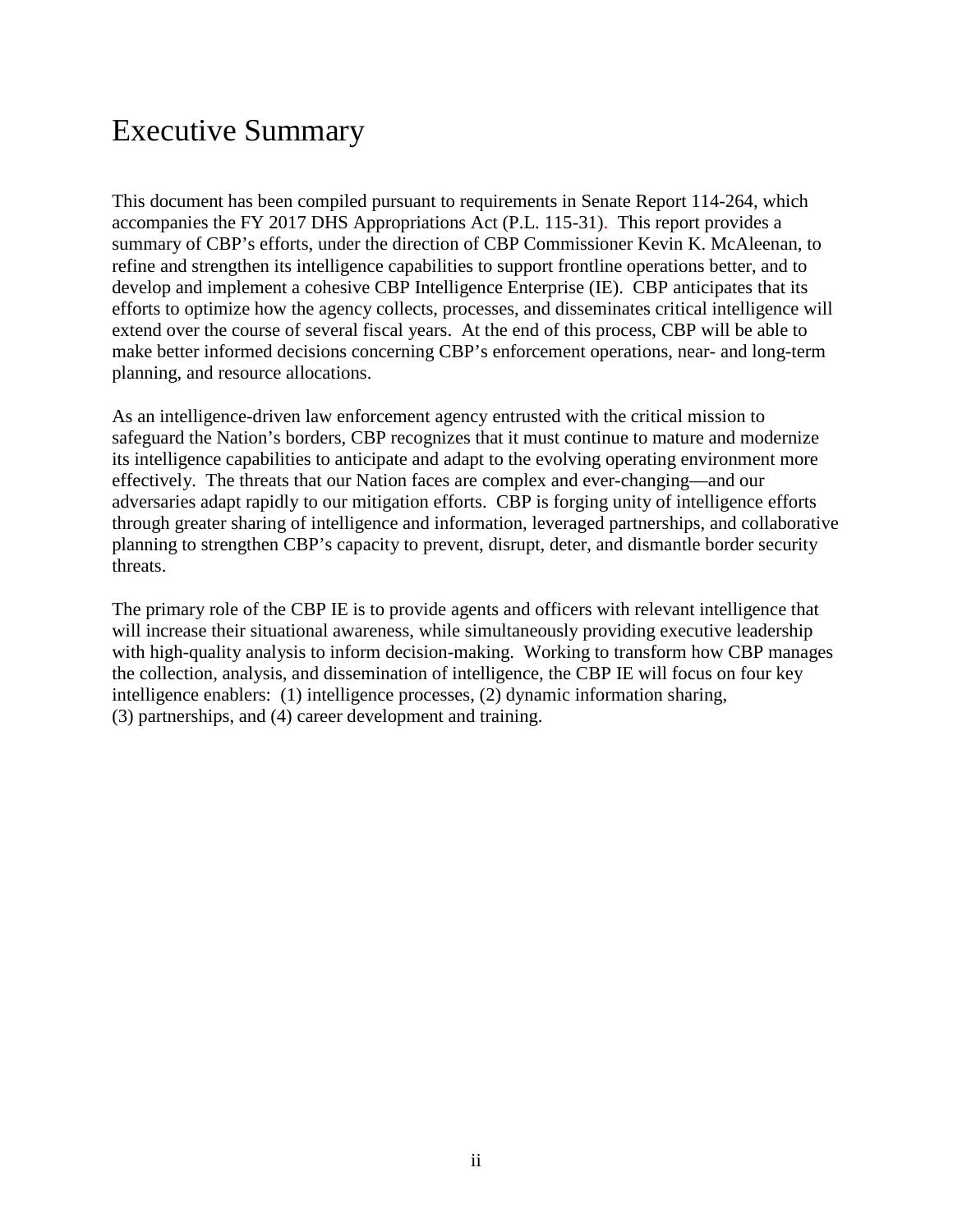

# Intelligence Capability Assessment Results

# Table of Contents

|     | II. Assessment of CBP's Current Tactical Intelligence and Law Enforcement Collection |  |
|-----|--------------------------------------------------------------------------------------|--|
|     | III. Desired Outcomes and Benefits of a Cohesive Intelligence Enterprise 3           |  |
| IV. |                                                                                      |  |
|     |                                                                                      |  |
|     |                                                                                      |  |
|     |                                                                                      |  |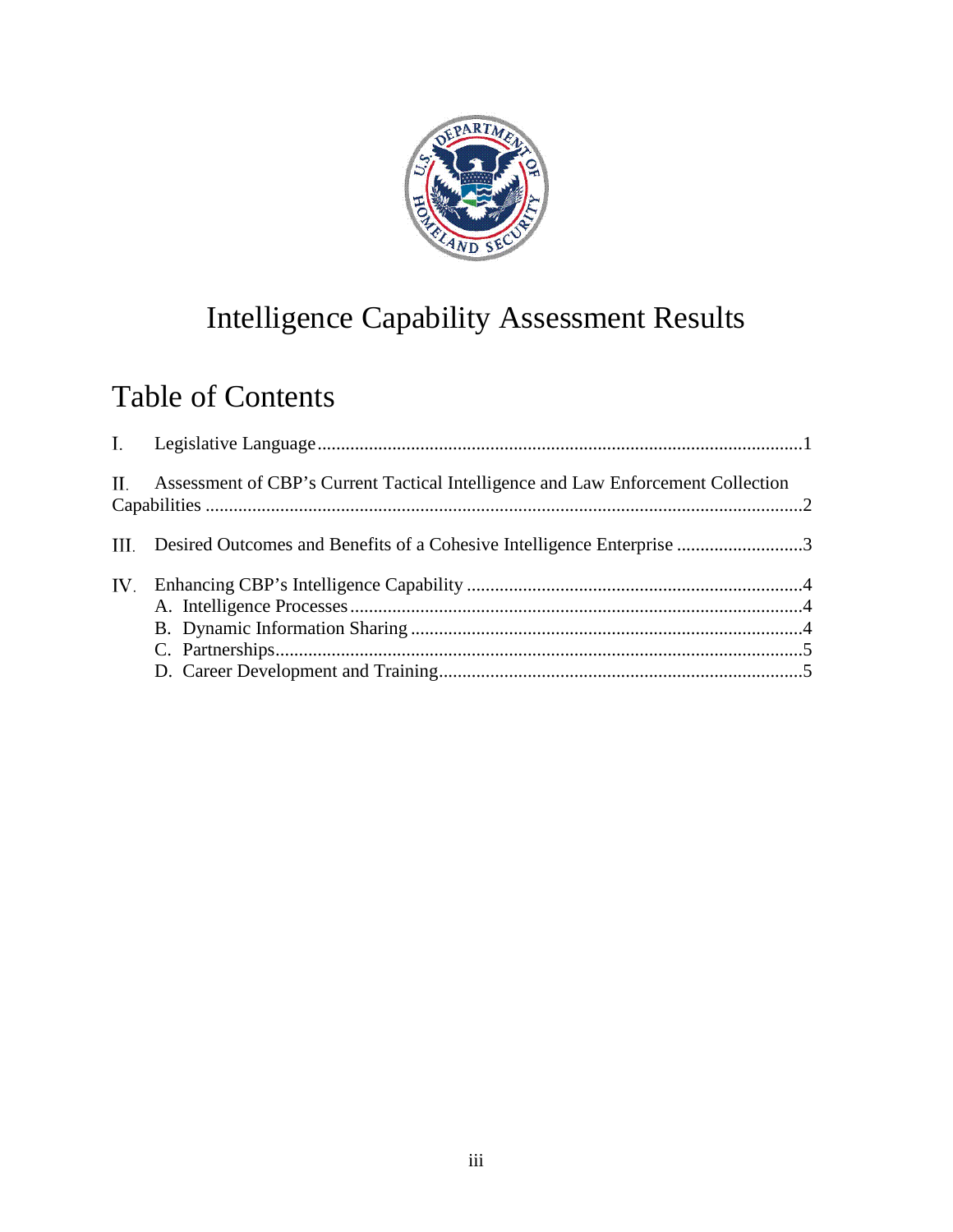#### <span id="page-4-0"></span>L. Legislative Language

This document was compiled pursuant to the legislative language set forth in Senate Report 114-264, which accompanies the Fiscal Year 2017 Department of Homeland Security (DHS) Appropriations Act (P.L. 115-31).

Senate Report 114-264 states:

The Committee is supportive of the Office of Intelligence's efforts to develop, provide, coordinate, and implement CBP's intelligence capabilities into a cohesive enterprise and directs the Office of Intelligence to manage confidential human source payments for all of CBP. The Committee further directs CBP to assess CBP's current tactical intelligence and law enforcement information collection assets, to determine whether centralizing collection and coordination capabilities would be beneficial and report to the Committee on the results within 180 days of the date of enactment of this act.

U.S. Customs and Border Protection (CBP) has prepared this report in response to the Committee's inquiry whether it would be beneficial to implement changes to how tactical intelligence and law enforcement information is being collected and coordinated within CBP. Furthermore, through this report, CBP also is informing Committee members of its ongoing efforts to support CBP's national security mission by developing a cohesive Intelligence Enterprise (IE) that is more responsive to CBP's needs for timely and actionable intelligence.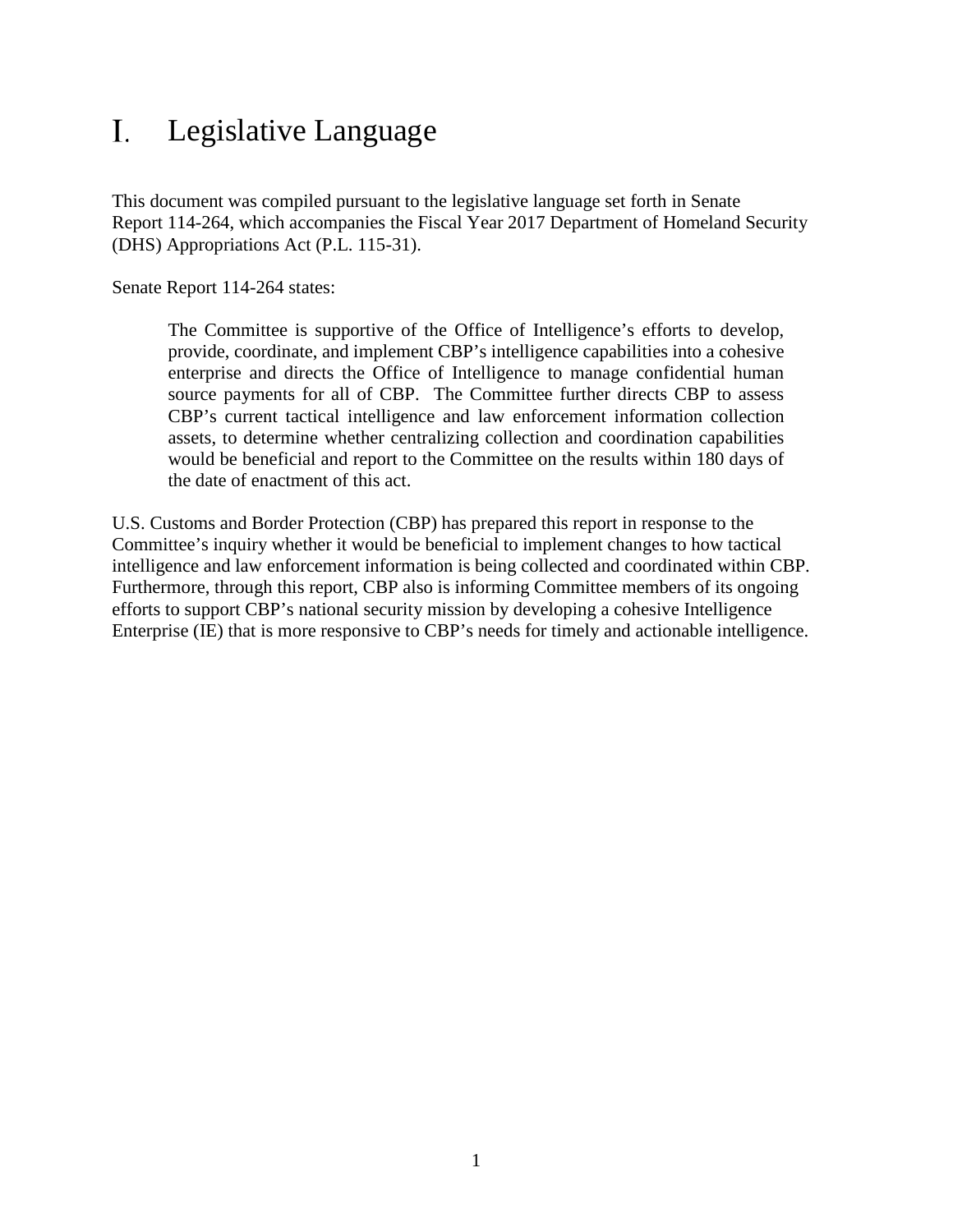#### <span id="page-5-0"></span> $\Pi$ . Assessment of CBP's Current Tactical Intelligence and Law Enforcement Collection Capabilities

CBP found that the agency's collection capabilities and processes vary greatly throughout the organization. For example, it was determined that within CBP, each office possessed and used its individual collection capabilities and expertise relying on its own processes and frameworks, often times with limited coordination between CBP offices.

CBP recognizes that the synchronization of all of CBP's tactical intelligence and collection capabilities is needed. This will allow the agency to enhance its ability to support front-line decision-making better, and to provide its officers and agents with timely, accurate, and actionable intelligence more effectively. Such a cohesive, mission-focused intelligence model will transform CBP's diverse collection framework into a more agile and unified intelligence collection model that is more responsive to the dynamic threat environment.

This multi-year effort will allow CBP to develop an effective common operating picture to maximize CBP's capability to prevent, deter, disrupt, and dismantle unlawful activity in the border environment. CBP is committed to undertaking a transformative change that will bring together separate intelligence approaches into one cohesive effort that operates under one unified intelligence framework and understanding. This in turn, will lead to a continual refinement of CBP's collective intelligence capabilities, expertise, and resources, which will allow the agency to operate in a coordinated and consistent manner to meet evolving needs.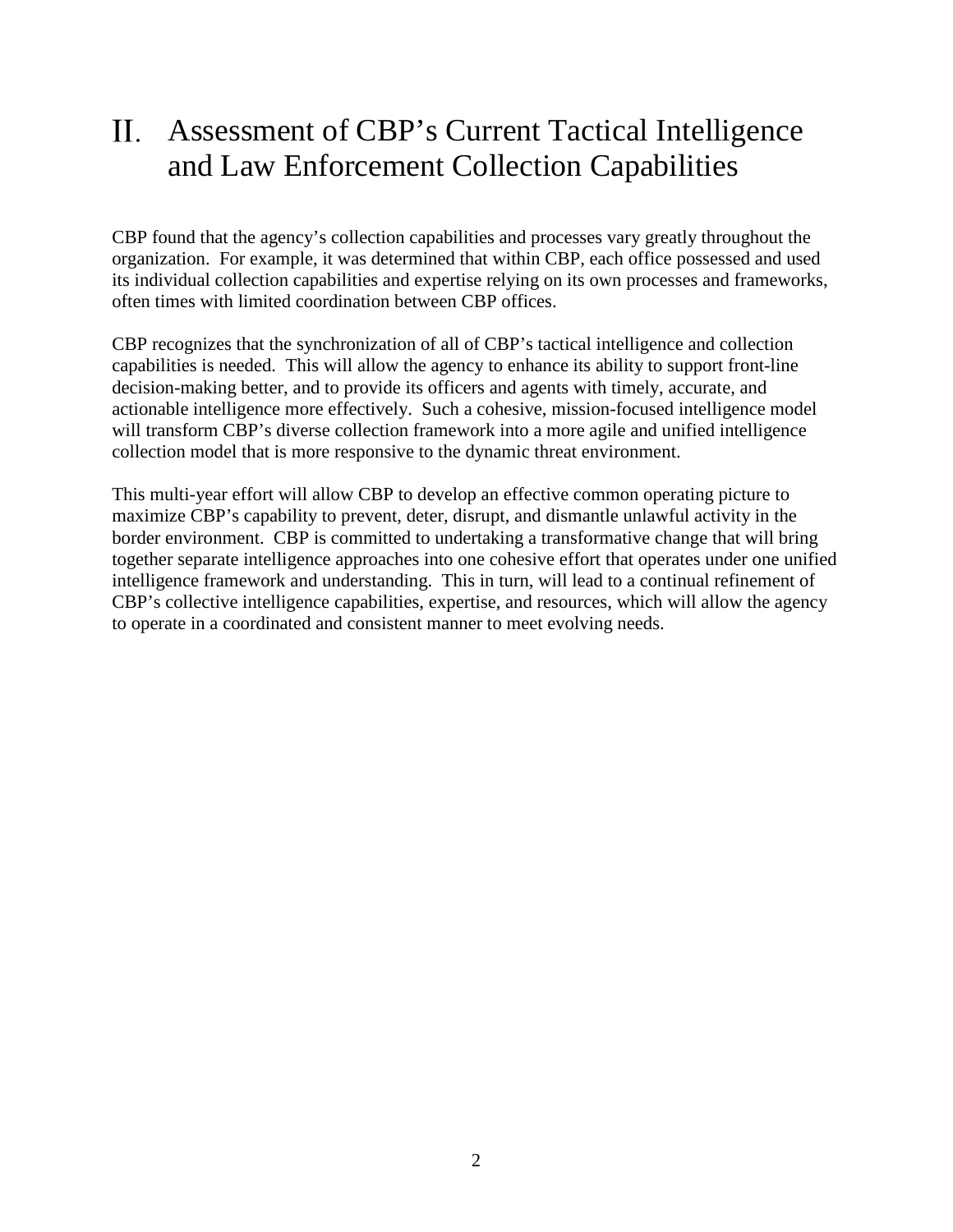## <span id="page-6-0"></span>III. Desired Outcomes and Benefits of a Cohesive Intelligence Enterprise

A common threat-based intelligence collection capability will advance and support an organic, collaborative, tactical intelligence, and law enforcement information collection architecture. This capability will provide CBP field commanders, senior executives, executive managers, and partners with valuable tactical, operational, and strategic intelligence. CBP IE activities will be improved greatly by advancing common processes and standards in a comprehensive intelligence collection enterprise management framework, with identified and established standards for synchronized planning, execution, and reporting.

The CBP IE will employ new and innovative approaches to secure America's borders and to provide situational awareness so that emerging threats can be identified and operationalized as they occur, ensuring continued risk adaptation. By aligning intelligence functions, activities, and systems to connect its intelligence assets and processes, the CBP IE will be able to support frontline decision-making better. The focus is to amplify CBP's cumulative intelligence capability through the unified application of the Intelligence Cycle. The end state is to establish an effective common operating picture to maximize CBP's capability to prevent, deter, disrupt, and dismantle unlawful activity in the border environment.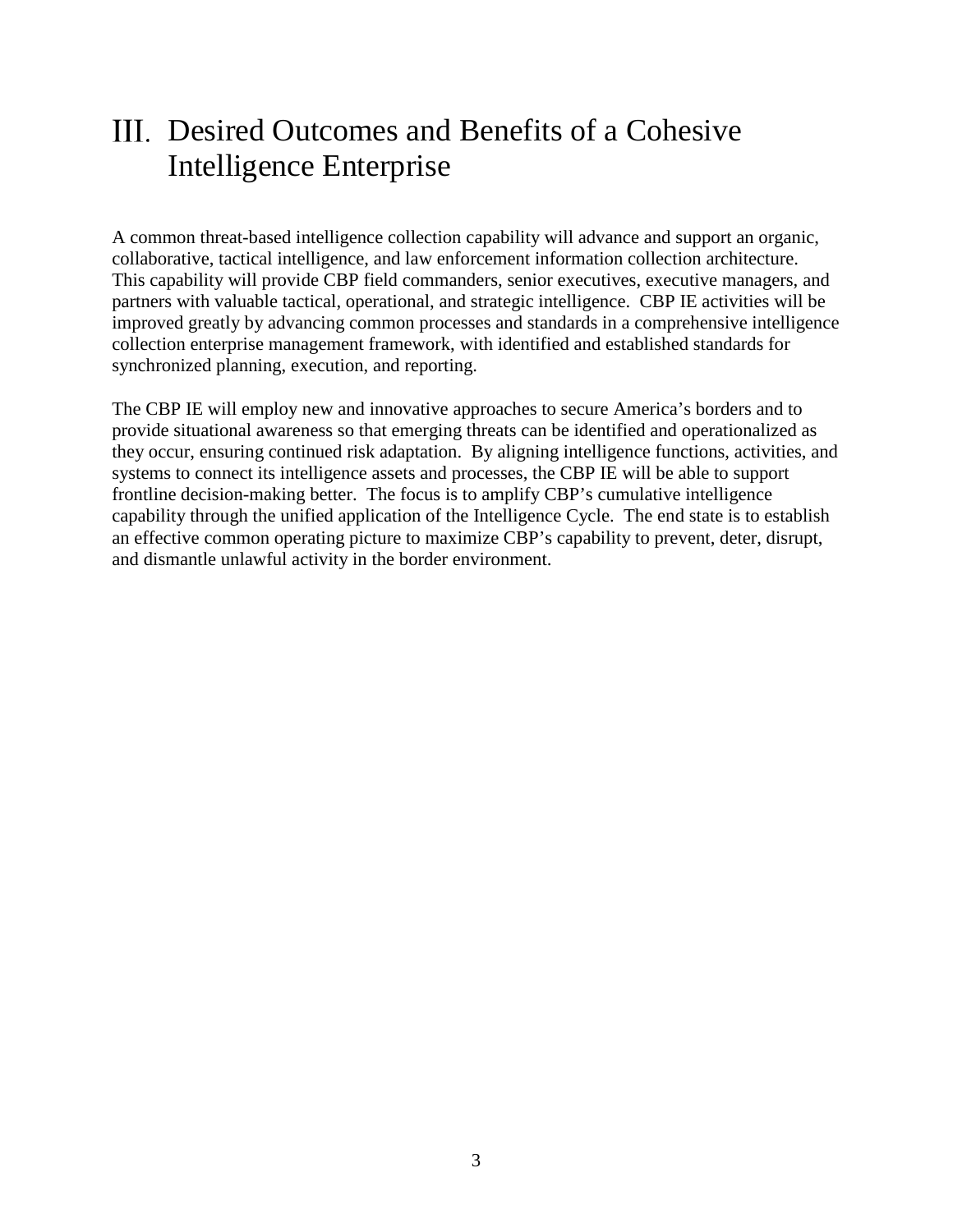# <span id="page-7-0"></span>Enhancing CBP's Intelligence Capability

Increased globalization, combined with the enhanced sophistication and capabilities of both terrorist organizations and transnational criminal organizations, makes it challenging for CBP to execute its mission of securing our borders while enabling the free flow of legitimate trade and travel. As the threats that we face as a nation evolve, our adversaries will utilize networks, partnerships, and innovative approaches to advance their illicit activities. To enhance border security and protect the Homeland, CBP must continue to have a comprehensive understanding of complex global developments and their potential impacts on the border environment.

To identify, confront, and resolve such evolving threats effectively, CBP has begun to develop an IE approach and accompanying strategy. The vision for the CBP IE is to create a cohesive, threat-based, and operationally focused enterprise that connects intelligence capabilities across CBP. The IE will allow the agency to operate in a coordinated and cohesive manner to address both current and emerging national border security issues, and to function under one common intelligence framework and understanding. The CBP IE will focus on four key intelligence enablers: (1) intelligence processes; (2) dynamic information sharing; (3) partnerships; and (4) career development and training. The goal of these focus areas will be to improve the management of collection, analysis, and dissemination intelligence processes within CBP, in order to eliminate intelligence gaps and to provide operators and decision-makers with timely and actionable intelligence more effectively.

## <span id="page-7-1"></span>A. Intelligence Processes

The standardization of intelligence processes around the Intelligence Cycle framework varies across CBP. Variation in procedures presents challenges to CBP's ability to coordinate collection, processing and exploitation, analysis and production, and dissemination efforts. By adopting consistent and standardized intelligence processes, CBP will synchronize and unify its intelligence efforts, eliminating potential duplication of efforts or functional barriers. As a result, CBP will be postured better to maximize the use of intelligence assets that provide the greatest contribution to the collective priorities of CBP. CBP currently is assessing the agency's intelligence processes, and has established an internal venue through which to standardize these processes to address the broad range of intelligence requirements across the organization, given the diverse nature of missions that CBP must support.

## <span id="page-7-2"></span>B. Dynamic Information Sharing

Currently, both CBP and DHS have access to a wide variety of information sources from within the organization, and through exchanges with other local, state, and federal law enforcement and Intelligence Community partners. To make more efficient use of all available resources, CBP is transitioning to a user access defined, collaborative intelligence processing system where intelligence professionals from across the CBP IE have greater situational awareness and access, as appropriate, to all internal CBP intelligence and law enforcement information in a centralized repository. The use of a common information system to aggregate all available intelligence from